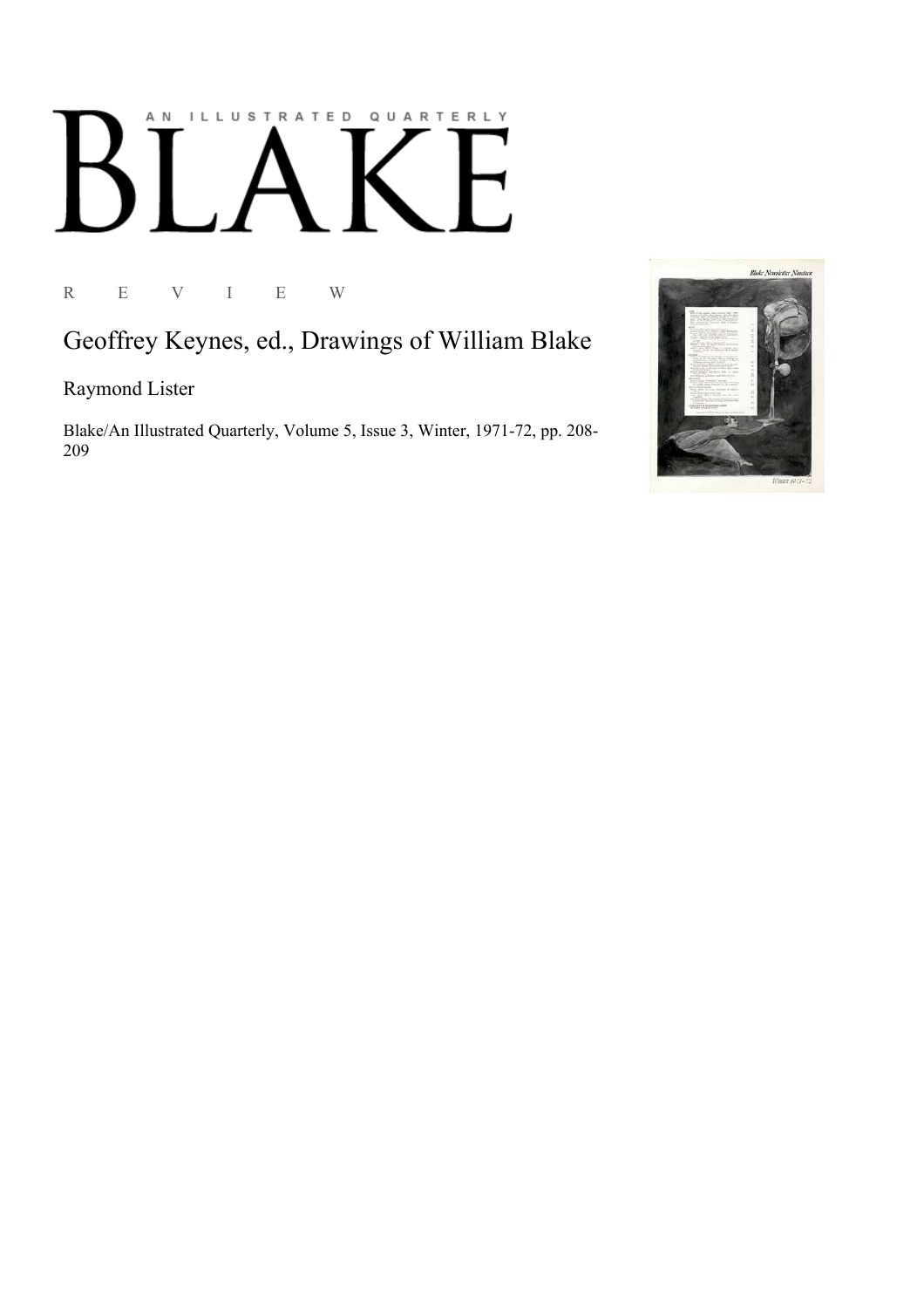The subjects treated, though generally on the topic of "visionary forms dramatic," range quite widely. Even so, any discussions of visionary forms to be found in music, except for Erdman's discussion of sound imagery in America, are almost completely lacking, a rather curious omission since Blake was said to have sung his songs .and his epics are full of songs and choruses, with instrumentation specified (one group in Night V of *The Four Zoass* for instance, includes "the soft pipe the flute the viol organ harp & cymbal / And the sweet sound of silver voices" that calm Enitharmon on her couch). Indeed, the whole of *The Four Zoas*, with its arias, choruses, and set pieces, really resembles an opera more than it does an epic. And in *Jerusalem* 74 *(E*  227) Blake seems to me to show a remarkable degree of sophistication in music theory in the passage beginning on line 23: "The Sons of Albion are Twelve: the Sons of Jerusalem Sixteen / I tell how Albions Sons by Harmonies of Concords and Discords / Opposed to Melody, and by Lights & Shades, opposed to Outline / And by Abstraction opposed to the Visions of Imagination / By cruel Laws divided Sixteen into Twelve Divisions." The details are too complicated for inclusion here, but I believe that Blake is taking a visionary position on the side of the melodic Pythagorean division of the octave, as opposed to the harmonic tempered division still being vigorously debated in 1806 which would divide the octave into 12 equal or nearly equal but abstract (as opposed to natural) intervals by mathematical manipulations of "harmonies of concords and discords," and that this concept was quite important to him.

This book doesn't quite give us the theory that we need to deal critically with Blake's composite art, but to ask for that is perhaps asking too much. It does give us a vigorous attempt at such a theory, with a great deal of useful matter, and, perhaps most important, it dramatizes the need for a conscious re-direction of Blake scholarship. Its fresh hammer-and-tongs approach to some of the problems as well as the enthusiasm of the enterprise should stir up further activity. Because of all these things, it should be a required book for any serious study of Blake from now on.

Geoffrey Keynes, ed. *Drawings of William Blake 92 pencil studies.* New York: Dover Publications, 1970. Pp. xiv + [185, including 92 plates]. \$3.50.

*Reviewed by Raymond Lister, Honorary Senior Member of University College*, *Cambridge* 

For a long time most Blake facsimiles and reproductions were available only in expensive limited editions, far beyond the means of the average student. Such cheaper reproductions as were published were inadequate. Recently there has been a welcome tendency to issue adequate reproductions in modestly-priced editions, often in paperback: the Oxford Paperbacks edition of *Songs of Innocence and of Experience* , edited by Sir Geoffrey Keynes, and issued in 1970, is an example.

The two collections of reproductions of Blake's drawings available up to 1970 were those published by the Nonesuch Press in 1927 and 1956, under the editorship of Geoffrey Keynes. They were expensively produced books and, if printed now, would cost several times as much as they did originally. It is a sobering thought that the 1927 collection was published at £1-75. It is doubtful if it could be published today at less than fifteen times that amount. Now Dover Publications has issued a welcome and cheap paperback edition of Blake's drawings, also edited by Sir Geoffrey. It says much for the editor's vitality that forty years separate the first of the Nonesuch collection from this one.

The Nonesuch collections contained a total of one-hundred and thirty-eight drawings; the Dover edition contains ninety-two, so it is far from complete. In any case, Sir Geoffrey informs us that "there are perhaps more than two hundred drawings now extant." It is therefore to be hoped that the book meets with such success that another collection may be issued to bring the selection nearer completion. But the Dover book is not merely a reprint or rehash of drawings previously published, for a few are here reproduced which did not appear in the earlier selections. Among these are two early drawings, made for Basire, from monuments in Westminster Abbey (plates 1 and 2) ; and the powerful "Charon, from an Antique" (plate 82).

As in every medium in which he worked, Blake's range in his drawings is enormous, from the poetic, yet homely qualities of "The Virgin Mary hushing the young Baptist" (plate 34), to the almost abstract "Time's triple bow" (plate 53), which, in its tight network of curves might almost be mistaken for a schematic study by the Bauhaus artist, Oskar Schlemmer.<sup>1</sup> This selection also illustrates how Blake could produce excellent "academic" drawings, like "Laocoön: the Antique Group" (plate 58), as well as being able to indicate with a few rough lines the energy and power that would later be translated into a finished design, as in "The Soul exploring the recesses of the grave" (plate 41). On the other hand, when drawing an uncongenial or uninteresting subject, he could be incredibly weak,